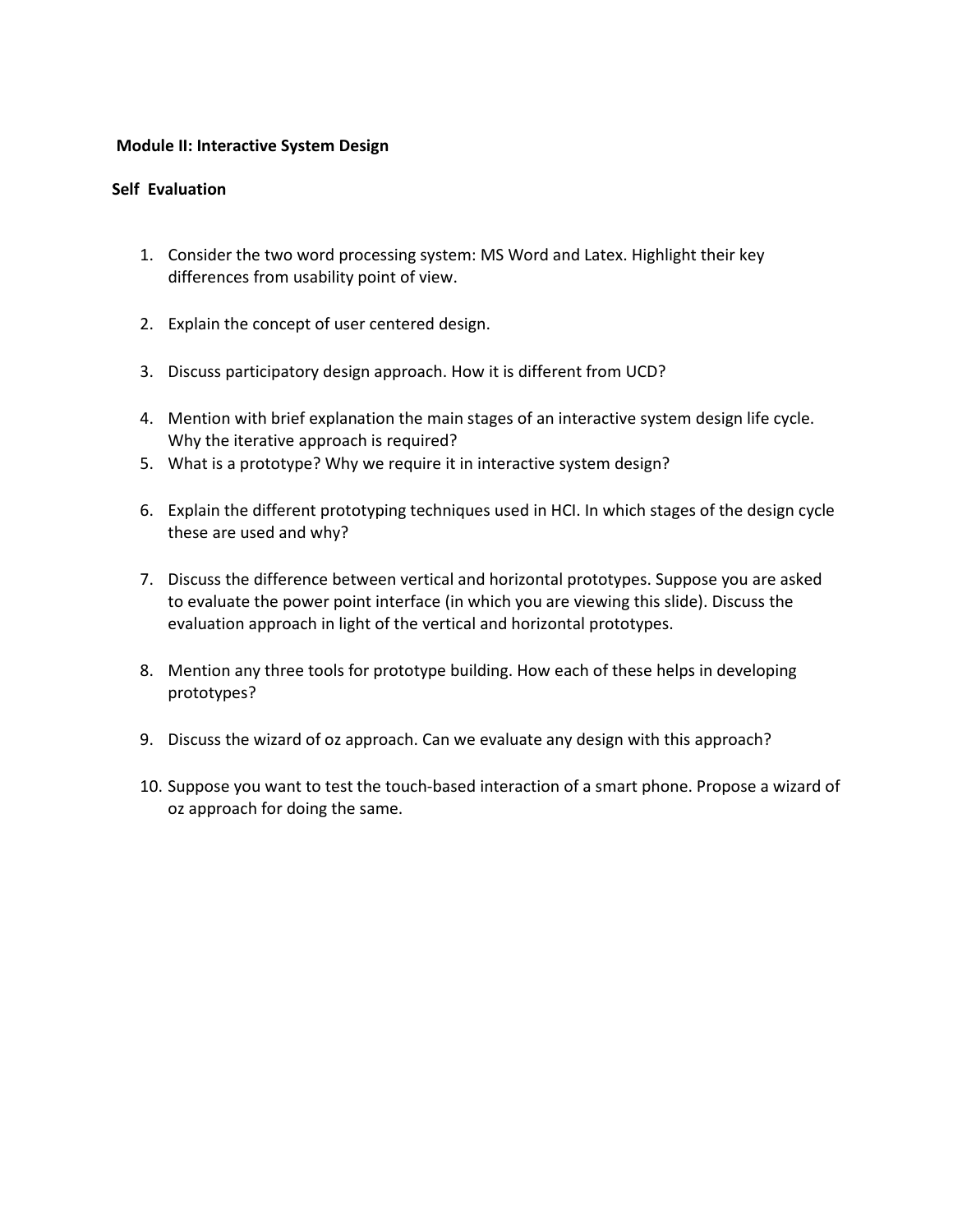## 11. Usability Evaluation

Conduct a quick Usability evaluation of your mobile phone & Compare it with the evaluation of your friends phone.



12. Take a GUI which you do not like & one which you like.

Analyses elements visually by applying principles of aesthetics to and find out if you can attribute aesthetic reasons for your like & dislike. Keep functional aspects out of the judgment for the time being.